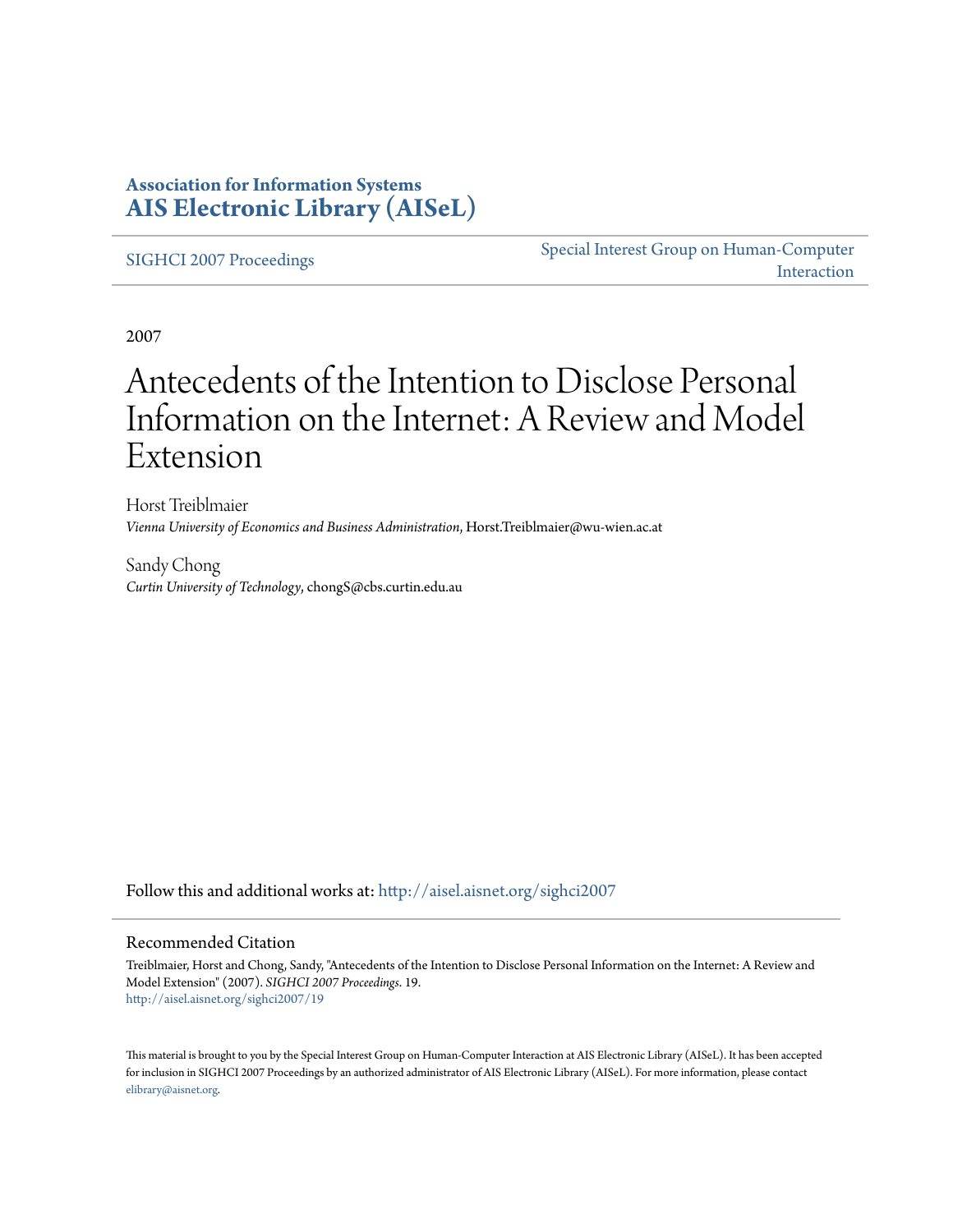## **Antecedents of the Intention to Disclose Personal Information on the Internet: A Review and Model Extension**

### **Horst Treiblmaier**

Vienna University of Economics and Business Administration Horst.Treiblmaier@wu-wien.ac.at

#### **ABSTRACT**

In order to reap the benefits which the Internet offers, users often have to provide personal information over the Web. Data types that are frequently required by online vendors include names, mailing and e-mail addresses, telephone numbers or credit card numbers. Previous research has identified several antecedents which influence users" decisions on providing personal details over the Web. This paper adds to the existing research by scrutinizing the concept of personal information and positing an individual's perceived risk of personal information as an antecedent of information disclosure. The results of an empirical survey show that users differentiate between various types of personal data according to the risk of privacy intrusion. Perceived risk of personal information turns out to be a stronger predictor for the intention to provide personal information online than trust in the Internet or in the online vendor.

#### <span id="page-1-0"></span>**Keywords**

Data Sensitivity, Trust, Privacy, Information Disclosure, Partial Least Squares.

#### **INTRODUCTION**

With its potential for multimedia applications, the World Wide Web has significantly influenced the way consumers and businesses conduct commercial transactions in this day and age. Correspondingly, users" privacy concerns have become the focus of attention for practitioners and scholars alike. Communicating with companies or completing transactions online requires personally identifying information which might impose a risk for consumers in the case of data misuse (Shih, Dedrick and Kraemer, 2005). Even if their private data is used correctly, users inevitably have to forfeit parts of their privacy when interacting with businesses online (Culnan and Armstrong, 1999). Accordingly, previous research has identified a number of antecedents for the disclosure of personal information and doing business online, such as trust in the vendor (Pavlou, Liang and Xue, 2007) or trust in the Internet (Dinev, 2006).

In this paper we extend previous models by arguing that "personal information" is a complex rather than a homogeneous construct. By taking into account that a

**Sandy Chong** Curtin University of Technology chongs@cbs.curtin.edu.au

multitude of data types exist which have varying levels of perceived sensitivity, we analyze the importance Internet users attach to their personal information in more detail. We achieve this by introducing the construct "perceived risk of personal information".

#### **A GENERIC FRAMEWORK FOR THE DISCLOSURE OF PERSONAL INFORMATION**

The adoption of Business-to-Consumer (B2C) E-Commerce has been one of the outstanding research topics in recent years. Trust (Gefen, Karahanna and Straub, 2003) and privacy (Liu, Marchewka and Ku, 2004) turned out to be of utmost importance for consumers to start purchasing online. More recent research identified the willingness to provide personal information online as an important antecedent of E-Commerce (Dinev, 2006), that plays a mediating role between privacy, trust and the adoption of E-Commerce. A minimum level of trust in the online vendor and the Internet must be given to induce users to forfeit parts of their privacy. By trading off the benefits of online transactions and potential privacy losses, customers are constantly conducting a "cost-benefit analysis" or "privacy calculus" (Laufer and Wolfe, 1977).

In order to keep our model parsimonious, we only integrated trust in the online vendor and trust in the Internet. When conducting transactions online, consumers in the first instance interact with a specific company and trust that it will protect their privacy. However, the Internet imposes a factor of its own, since many users are well aware that, even if the company is trustworthy, there is a certain amount of risk that data is captured during transmission, e.g. by hacking databases or by spoofing identities (Dinev 2006). In addition to these factors, which are specific to a buying situation, we argue that a general attitude toward personal information exists, which is comparatively invariant over time. Additionally, we include Internet experience in our analysis, since we argue that experienced users are more capable of assessing potential threats caused by online vendors and the Internet.

In the following sections we explicitly concentrate on the influence of trust (both in the online vendor and the Internet), the perceived risk of personal information, and the willingness to disclose personal information. Other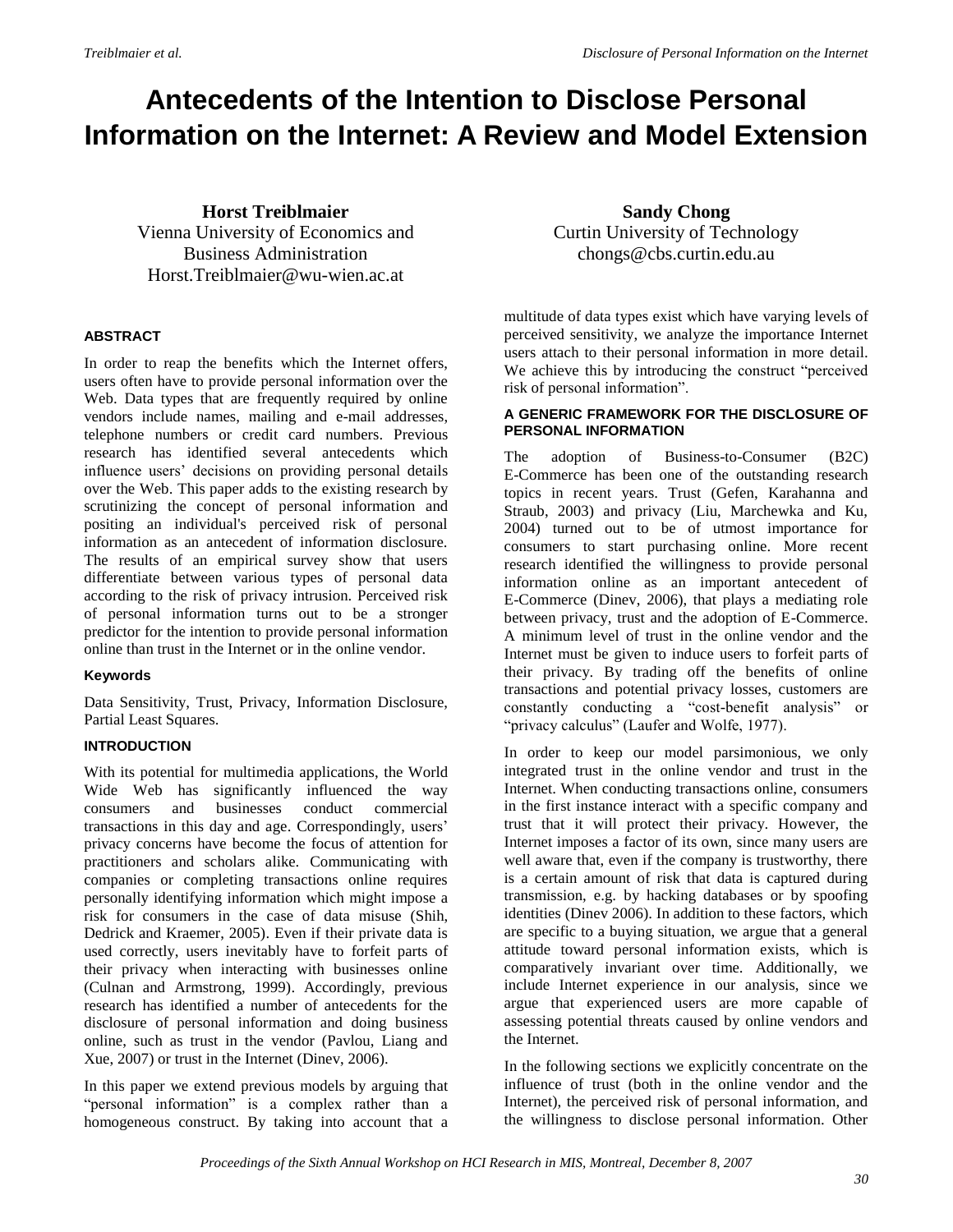than previous research we differentiate between various data types, i.e. the perceived level of risk a person associates with a given piece of data. Most previous studies have tried to capture individuals' attitude toward their personal data without taking into account that the perceived risk may vary according to the respective data type.

#### **RESEARCH MODEL**

Our hypothesized research model can be found in [Figure](#page-1-0)  [1.](#page-1-0) The scales to measure trust in the Internet and the online vendor were taken from Dinev and Hart (2006) and Gefen et al. (2003). In order to measure users' perceived risk of personal information and their willingness to disclose them to online vendors, we used the perceived risk of various data items (name, home address, credit card number) as formative indicators. Experience with online data disclosure and general Internet experience were used as grouping variables.



**Figure 1: Research Model**

In this study, we expect that the perceived level of risk associated with the disclosure of the data is related to the perception of the online company which collects data. While some consumers have an open attitude toward personal information, others take a more protective approach by refusing access or disclosure of information to any parties (Culnan, 1993). Thus, it is proposed that perceived risk in personal information to be related to trust in data collecting companies online.

*H1*: A higher level of perceived risk attached to personal information leads to a lower level of trust in the online vendor

An individual"s perceived risk of personal information is likely to have significant effects on trust in the Internet. Some consumers may have a more relaxed attitude about personal information than others. Previous research has shown that considerable differences exist as to how users perceive the Internet's potential of privacy intrusion (Yao, Rice and Wallis, 2007) and causing them financial losses (Cunningham, Gerlach and Harper, 2005). This level of confidence or detachment toward personal information may be due to the cultural and social upbringing which determines how individuals perceive themselves to be part of a society, how open their attitude is when it comes to human interaction, and how important privacy is to them (Mitchell, 2003). It is therefore proposed that the individual"s perception of personal information to be related to level of trust one has about the Internet.

*H2:* A higher level of perceived risk attached to personal information leads to a lower level of trust in the Internet

In this study, we focus on individuals' perceived risk of personal information as the antecedent to disclose personal information. The study of these attitudes proposes that the higher risk one attaches to his or her own personal information, the lower the likelihood to disclose the details over the Web (Nam, Song, Lee and Park, 2006). Once one believes that there is little or no risk attached to personal information, perceived uncertainty is being reduced, confidence improves, and therefore the willingness to disclose this information is increased.

*H3:* A higher level of perceived risk attached to personal information leads to a lower level of willingness to disclose personal information

<span id="page-2-0"></span>For the purpose of this study, the following definition of trust is adopted: "Trust is a psychological state comprising the intention to accept vulnerability based upon positive expectations of the intentions or behavior of another" (Rousseau, Sitkin, Burt and Camerer, 1998, p. 395). Intrinsically, it implies an individual"s willingness to accept vulnerability but with an expectation or confidence that it can rely on the other party. When an individual shops in an offline store, trust is often based on the interaction the individual experiences with the store – its products, salesmanship, and continued service after the purchase. The object of trust tends to expand from the company alone to the virtual environment in which it operates from – the Web site, the Internet, or the technology that enables the interaction and transaction online. An individual"s perception of the capabilities and risks of the Internet contribute to the perception of confidence and positive expectation one would have in the online company. Therefore, it is hypothesized that when an individual generally possesses trust in the Internet, it is likely that the individual would trust the online vendor it interacts with.

<span id="page-2-1"></span>*H4:* A higher level of trust in the Internet leads to a higher level of trust in online vendors

Given the level of sophistication in data mining, customer relationship management (CRM) software, and database marketing tools, consumers are increasingly becoming concerned about access to their personal information. Most of these concerns are related to privacy and security issues associated with the Internet being a huge cyberspace of uncertainty and unpredictability. The greater the uncertainty of access and use, the greater the concerns (Culnan, 1999). According to Dinev and Hart (2006), individuals who perceive the Internet as an environment in which there is a risk of other parties' opportunistic behaviors, also have concerns about who has access to personal information which they disclose. We posit that this concern about who has access to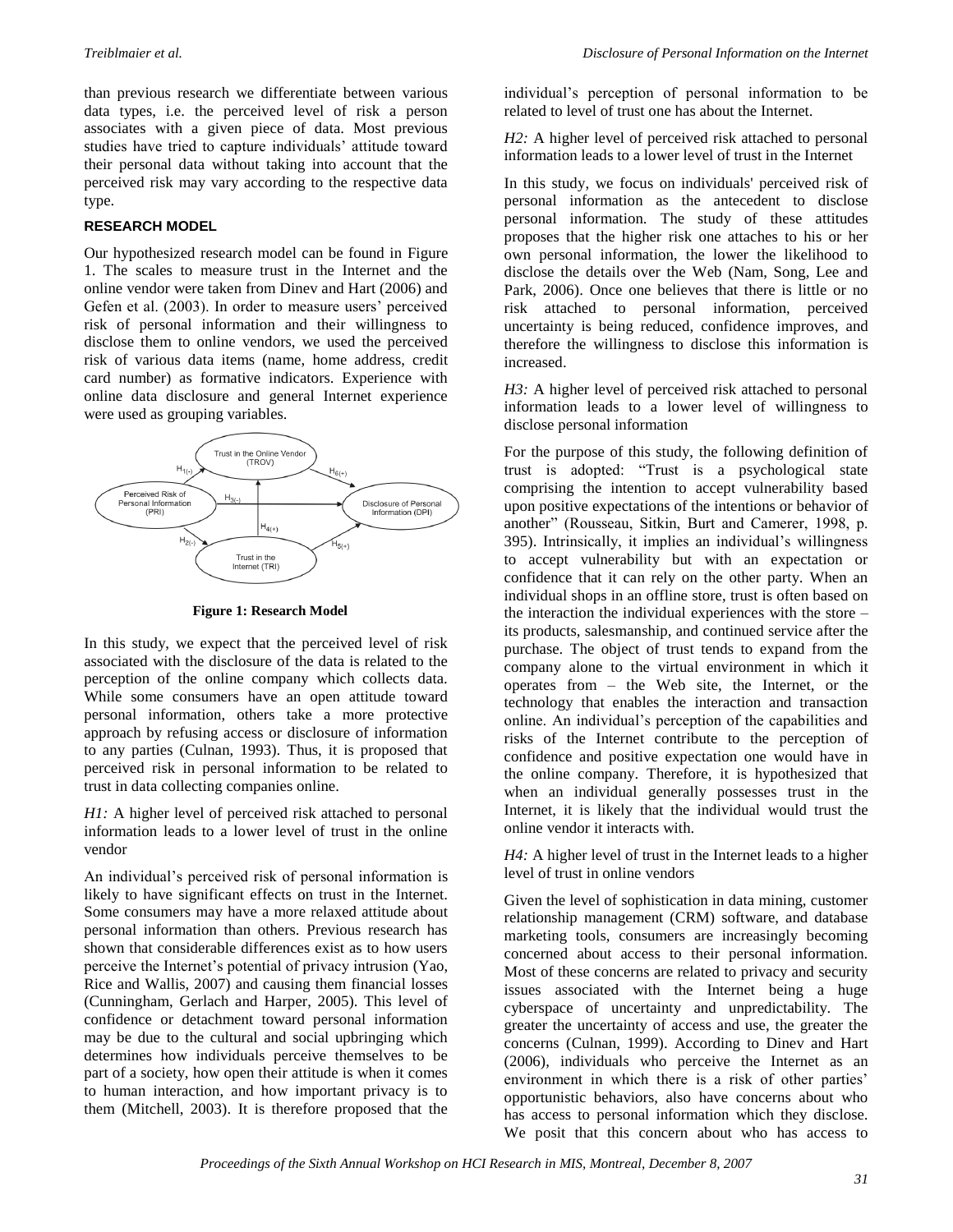information may influence an individual's willingness to disclose personal information over the Web. Thus, it is expected that trust in the Internet is related to the behavioral act on giving information online.

*H5:* A higher level of trust in the Internet leads to a higher level of willingness to disclose personal information

A high level of trust in the online vendor"s competence, reputation, reliability, safekeeping of the data and goodwill has been shown to be related to consumers" decisions to purchase from the vendor (Chau, Hu, Lee and Au, 2007). Additionally, Xie, Teo and Wan (2006) found that a company"s reputation is positively related to online users" provision of personal information. Nam et al. (2006) showed that the perceived convenience of a Website significantly influences users' privacy concerns, which in turn leads to a higher willingness to disclose personal information.

*H6:* A higher level of trust in the online vendor leads to a higher level of willingness to disclose personal information

It is expected that a low level of perceived risk of personal information disclosure may result from prior hassle-free or satisfactory experience with online and offline companies. This is anticipated to influence the perception of trust in a more "risky" transaction context such as the Internet. Similarly, it has been shown that users" preferences for online versus offline purchasing are moderated by their Internet experience (Frambach, Roest, and Krishnan, 2007). We therefore consider Internet experience and experience with data disclosure as moderating variables in our analyses.

#### **RESEARCH METHODOLOGY AND RESULTS**

#### <span id="page-3-0"></span>**Descriptive Analysis**

Our data sample consisted of 618 students (Austria: 298, Australia: 135, Hong Kong: 185). No significant differences between the countries can be found according to gender  $(\chi^2=4.32, df = 2, p = .115)$ . However, we found differences according to age (F = 16.50, df = 2, p < .01) and Internet experience ( $\chi^2$ =49.52, df = 4, p < .01). A post hoc Tukey HSD test revealed that the sample from Hong Kong, which had a higher age mean (26.40 as opposed to 23.34 in Austria and 24.12 in Australia) has contributed to the significant deviation. Since only a total of four users classified themselves as being Internet beginners, we added them to the "basic knowledge" group. A higher proportion of students in Austria and Australia classify themselves as being "advanced users" and "experts" than in Hong Kong.

[Figure 2](#page-2-0) shows the perceived amount of risk which users associate with the disclosure of certain data types, which was measured on a 7-point Likert scale from 1-"not risky" to 7-"very risky". Comparable to the results from Xie, Teo et al. (2006), the credit card number stands out as those data type users see as most risky, followed by the home address and the telephone number (both of which allow

for being contacted in the offline world), the e-mail address and the name. In all but one category (e-mail address), users from Hong Kong were most risk-averse, followed by users from Austria, whereas Australian respondents consistently gave the lowest rankings. An ANOVA analysis revealed that all differences were significant at the 5% level.



**Figure 2: Perceived Sensitivity of Data**

The intention to disclose personal information online, which is shown in [Figure 3,](#page-2-1) mirrors the perceived sensitivity of the data (1-"not likely" to 7-"very likely"). Accordingly, users are most skeptical when it comes to the disclosure of the credit card number, followed by the telephone number and the home address. Contrariwise, they are much more likely to disclose their name and the e-mail address. Again, an analysis of variance showed that all differences were significant at the 5% level.



**Figure 3: Intention to Disclose Private Data**

Apparently, users differentiate between different data types according to their perceived risk. A factor analysis revealed three different dimensions, with (a) the name and the e-mail address, (b) the home address and the telephone number, and (c) the credit card number loading on one factor, respectively. Since our indicators are defining the characteristics of the construct, they are not interchangeable and they do not necessarily covary with each other (which may be the case when e.g. a limitation of liability is introduced for credit card fraud), we used three formative indicators (name, home address, credit card number) to measure the perceived risk of personal information and the intention for its disclosure (Jarvis, 2001). We used a two-step approach which first assessed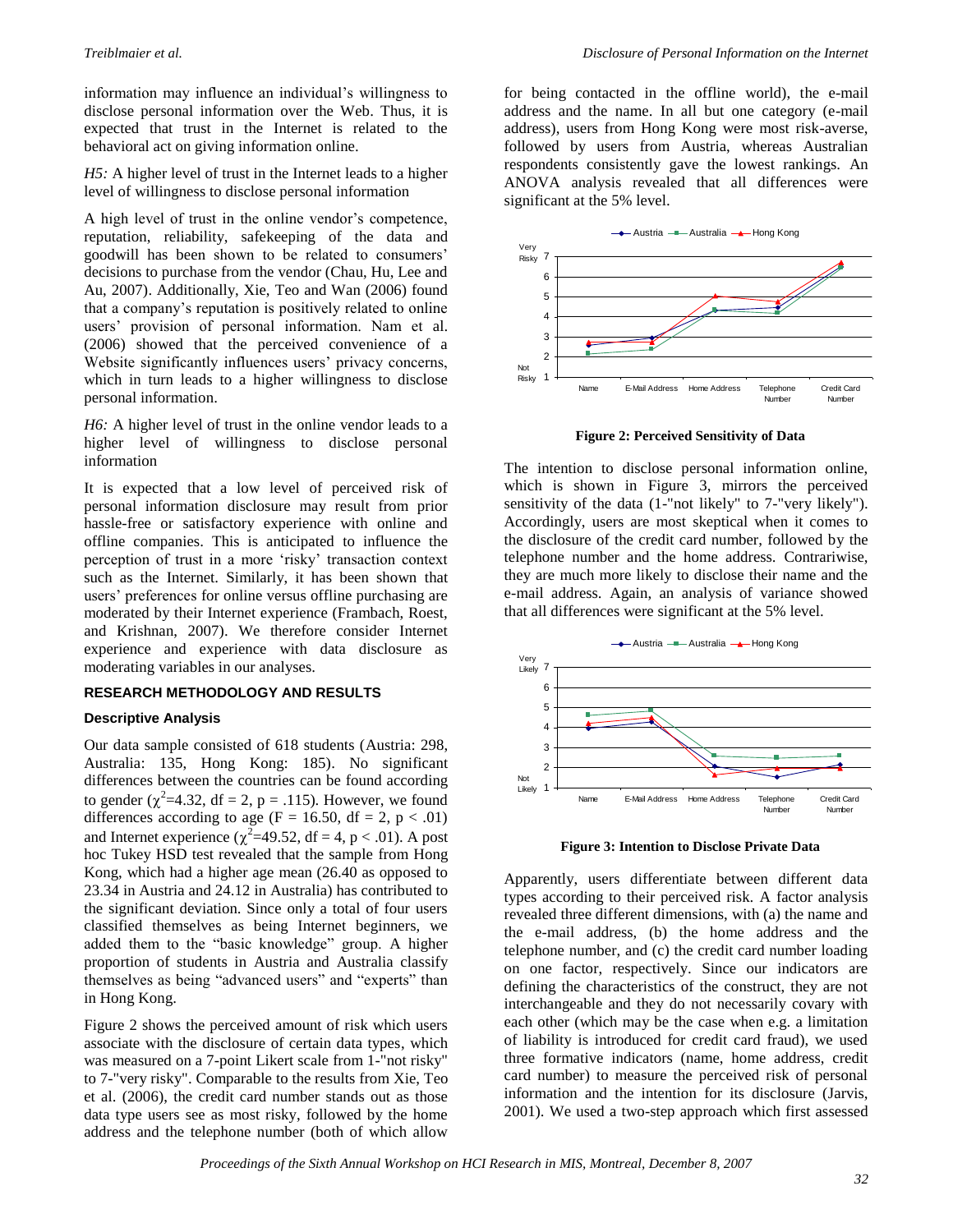the quality of the measurement model before testing our hypotheses through the structural model.

#### **Measurement Validation**

Prior to testing our model with PLS (Partial Least Squares), we assessed the quality of the measurement model. The two reflective constructs (trust in the Internet, trust in the online vendor) possess significant levels of reliability (Cronbach"s Alpha and Composite Reliability > .7). In order to assure factorial validity, we conducted a confirmatory factor analysis with the results indicating sufficient levels of convergent and discriminant validity.

The structural model is depicted in [Figure 4.](#page-3-0) It can be seen that both the influence of perceived risk of personal information on trust in the online vendor (H1) and on trust in the Internet (H2) are significant at  $p < 0.05$ . However, the most important relationship in our model is between perceived risk of personal information and the intention to disclose personal information  $(H3, p < 0.01)$ . We also found a significant influence of trust in the Internet on trust in the online vendor (H4,  $p < .01$ ), whereas the influence of trust in the Internet (H5) and trust in the online vendor (H6) on the willingness to disclose personal information turned out to be not significant for the disclosure of personal information.



#### **Figure 4: PLS Results for Disclosure of Personal Information**

#### **Group Comparisons**

We split our data set according to culture, Internet experience and frequency of Internet usage (see Table 1). It is found that the impact of perceived risk of personal information (PRI) on disclosure of personal information (DPI) is the most important relationship across all different national groups, experienced and inexperienced users and Internet users who frequently disclose personal data as opposed to user who infrequently give away their data. Experienced users exhibit a significant influence of perceived risk of personal information on trust in the online vendor and trust in the Internet, whereas for inexperienced users these path coefficients are nonsignificant. The same situation applies for frequent vs. infrequent Internet users, with significant relationships between perceived risk and trust for the former group.

#### **CONCLUSIONS AND LIMITATIONS**

In this paper we have shown that Internet users clearly differentiate between different data types. Although the level of perceived risk was significantly different between users from three different countries, the relative assessment was strikingly similar. Generally speaking, data types such as name and e-mail address were seen as less sensitive compared to personal details such as home address and telephone number. Credit card number was by far the most sensitive data type in all three surveys. Based on these results, we created a construct which used three data types (name, home address and credit card number) as formative indicators. The results of a PLS analysis show that the perceived risk of personal information is the best predictor for an individual"s willingness to provide personal information online. Our research has strong implications for organizations which want to establish B2C-E-Commerce online. In spite of the substantial growth rates of E-Commerce during recent years, many users still refrain from disclosing personal information online. While in the long term it may be possible to change users' risk perception for the disclosure of private data (e.g. by establishing a relationship based on trust), in the short run there seem to be less options for companies.

One viable solution might be to concentrate on collecting only those data types which are perceived as being less sensitive or to use trusted intermediaries, such as PayPal.

As in every empirical research project, there exist limitations which should be addressed in future research. First, there is a gap between users' stated preferences and their actual behavior which is especially pronounced in an online environment (Berendt, Günther and Spiekermann, 2005). Second, we concentrated on student samples to make sure that factors such as age and education are comparable across countries. However, in order to ensure external validity of the results, additional empirical validation with other user segments is recommended.